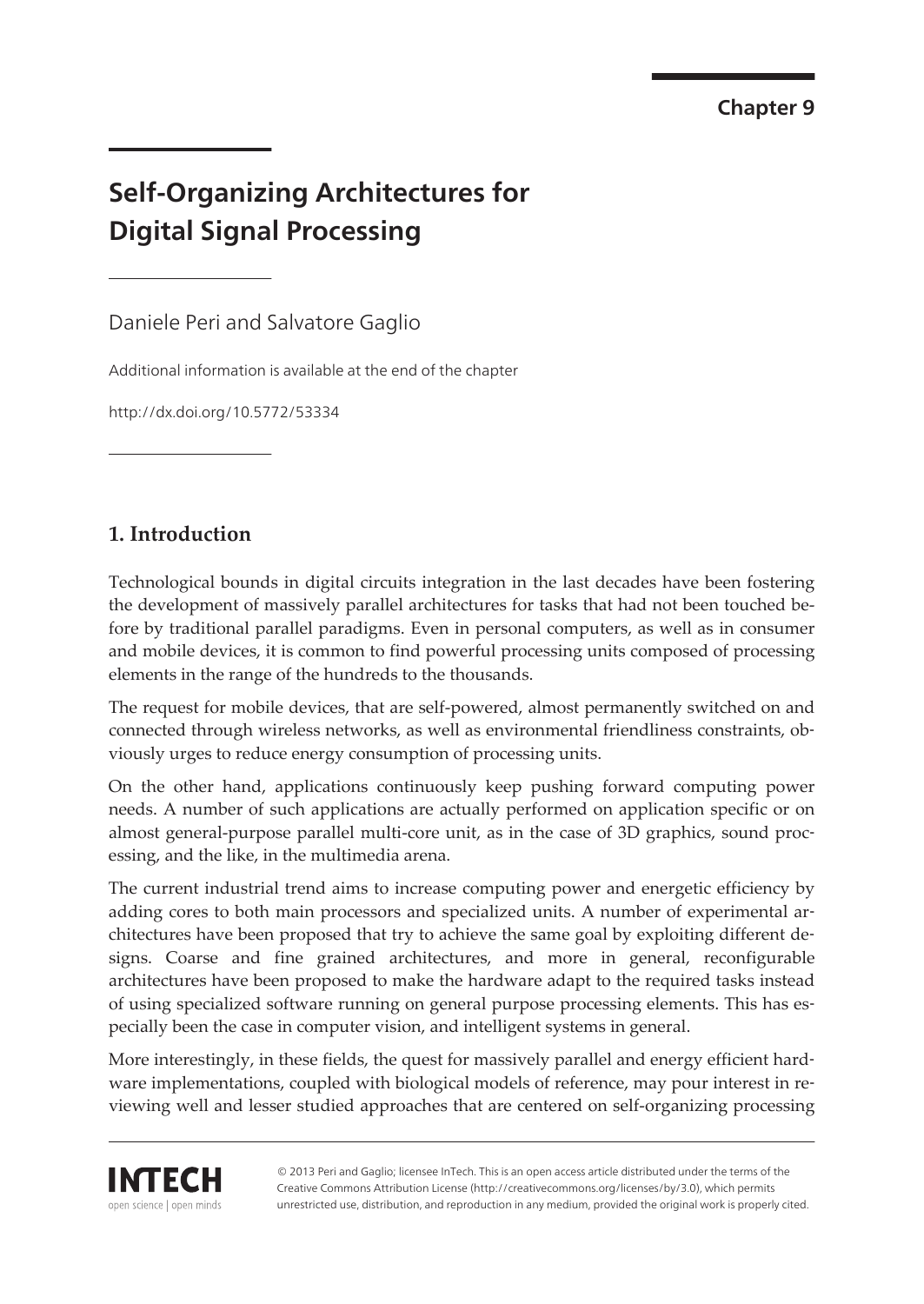structures. Indeed, current research on pattern recognition shows significant interest in highly structured models built on large numbers of processing nodes trained by demanding algorithms that can, at least partially, be implemented in a parallel fashion.

In this chapter we provide a review of self-organization as it may appears at the various abstract levels of computational architectures, and including applications to real-world problems.

We start outlining the properties related to complexity and self-organization in natural and artificial systems. Then we de-scribe the computational models that are better suited to study self-organizing systems. We then discuss self-organization at the hardware level. Finally, we look at networked systems paying particular attention to distributed sensing networks.

## **2. Self-organization and self-organizing systems**

Human speculation on the visible order of things, either living or not, is so ancient to be considered one of the fundamental questions of mankind. Science has always been exploring the complex structure of Nature, adding pieces to pieces to its infinite puzzle.

Meanwhile, technologies evolve benefiting from new findings, sometimes trying either suc‐ cessfully or ingenuously to duplicate Nature's work. Improvements in technologies then re‐ flect on further science advancements, closing the loop.

Order, self-organization, adaptation, evolution, emergence and several other terms reminds us that as artificial systems advance, gaining complexity, it is expected for them to be compared to natural ones in both structure and function.

At the time of the vacuum tube digital computer introduction in the 1940s, McCulloch and Pitts had already proposed their neuron model, while cyberneticists were starting to recognize their interdisciplinary studies on natural and artificial systems as a brand new field.

With their simple and primitive circuits, made of few thousands discrete components, digital computers were certainly "complex" with respect to the available technology, but orders of magnitude simpler and unstructured than their biological computational counterparts made of billions of neurons arranged by some "Self-Organization" process.

Anyway, it did not took much to Von Neumann to start exploring the theory of Cellular Au‐ tomata and self-reproducing machines, attempting to bridge natural and artificial computa‐ tional models.

Rosenblatt's perceptron was another attempt to propose a biologically inspired computa‐ tional framework. As a confirmation of the difficulties in reverse-engineering Nature, it took a few decades for Artificial Neural Networks built with perceptrons to become viable means to tackle useful computational tasks.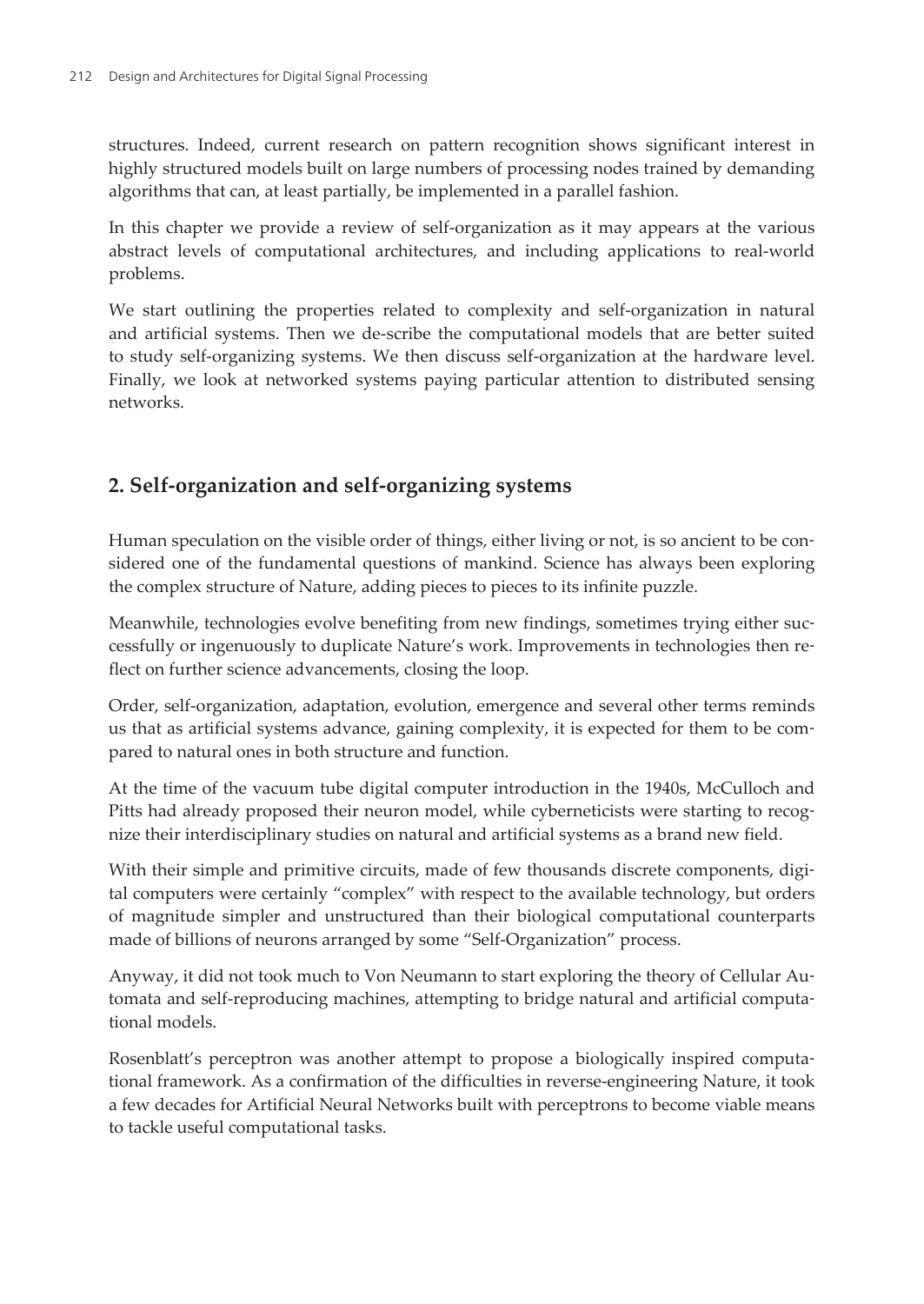Of all the connotations given to perceptron networks, "adaptive" has been certainly one of the most adopted, however many of the terms cited before have found some kind of use with ANNs [\[1\]](#page-13-0).

With respect to the "self-organization" term, its use has been used so widespread in computer and information processing literature that the effort to determine its introduction is quite pointless.

One of the most well known uses of the term can be traced back to Kohonen's "Self-Organ‐ izing Maps" (SOMs) [[2](#page-13-0)]. Differently from perceptron based Artificial Neural Networks, trained with supervised algorithms, Kohonen proposed an unsupervised method whose geometrical representation is that of a continuous rearrangement of points of the feature space around auto-determined cluster centers represented as cells in a two-dimensional array. In the topological representation of the evolving map during learning, centers can be visualized as they move forcing the two-dimensional map to stretch in the effort to cover the feature space. Even if SOMs are not a derivation of any biological model, some parallelism with the visual neocortex both in terms of function and structure has been drawn [\[3\]](#page-13-0).

Given the impact of SOMs in machine learning and the excitement produced by a simple and effective unsupervised learning algorithm, it is not surprising that a large number of papers followed in Kohonen's, and that research on SOMs is still carried on actively. Fritzke proposed structures that grow from a small number of cells [[4](#page-13-0)] modulating the network structure accordingly to the unknown probability distribution of the input.

Other research on SOMs, similarly to the evolution of multi-layered supervised neural net‐ works, introduced some hierarchical organization, as Choi and Park did with their "Self-Creating and Organizing Neural Network" [[5](#page-14-0)], or Rauber et al. with their "Growing Hierarchical SOM" [[6](#page-14-0)], or followed the path of hardware implementation of SOMs either in analog [\[7\]](#page-14-0), or digital form [[8](#page-14-0)]. A surveillance application was proposed by Chacon-Murguia and Gonzalez-Duarte that mixes SOMs with neuro-fuzzy networks to detect objects in dy‐ namic background for surveillance purposes [[9](#page-14-0)].

At some point, Dingle and Jones proposed the Chaotic Self Organizing Feature Map [\[10](#page-14-0)] based on recurrent functions leading to chaotic behavior. Continuing this research, more recently Silva et al. proposed a self-organizing recursive architecture for continuous learning [[11\]](#page-14-0). The importance of chaotic dynamics in self-organization will re-emerge in the discussion about computational frameworks.

The relevance of the previously cited work notwithstanding, "self-organization" –in the biological sense– capabilities, should rather be attributed to systems capable of self-assembling from simple elementary units, finding their coordination by direct interactions governed by simple mathematical rules – intrinsic of Nature, it could be stated. Such systems should rather find their biological model in the "prebiotic soup", in which chemical interactions between atoms and then compounds, lead to the organization of cells, tissues and complex organisms.

Random Boolean Networks (RBNs) were originally introduced by Kauffmann to model gene regulation mechanisms [\[12](#page-14-0)]. In Kauffman's Biology-centered view, evolution is result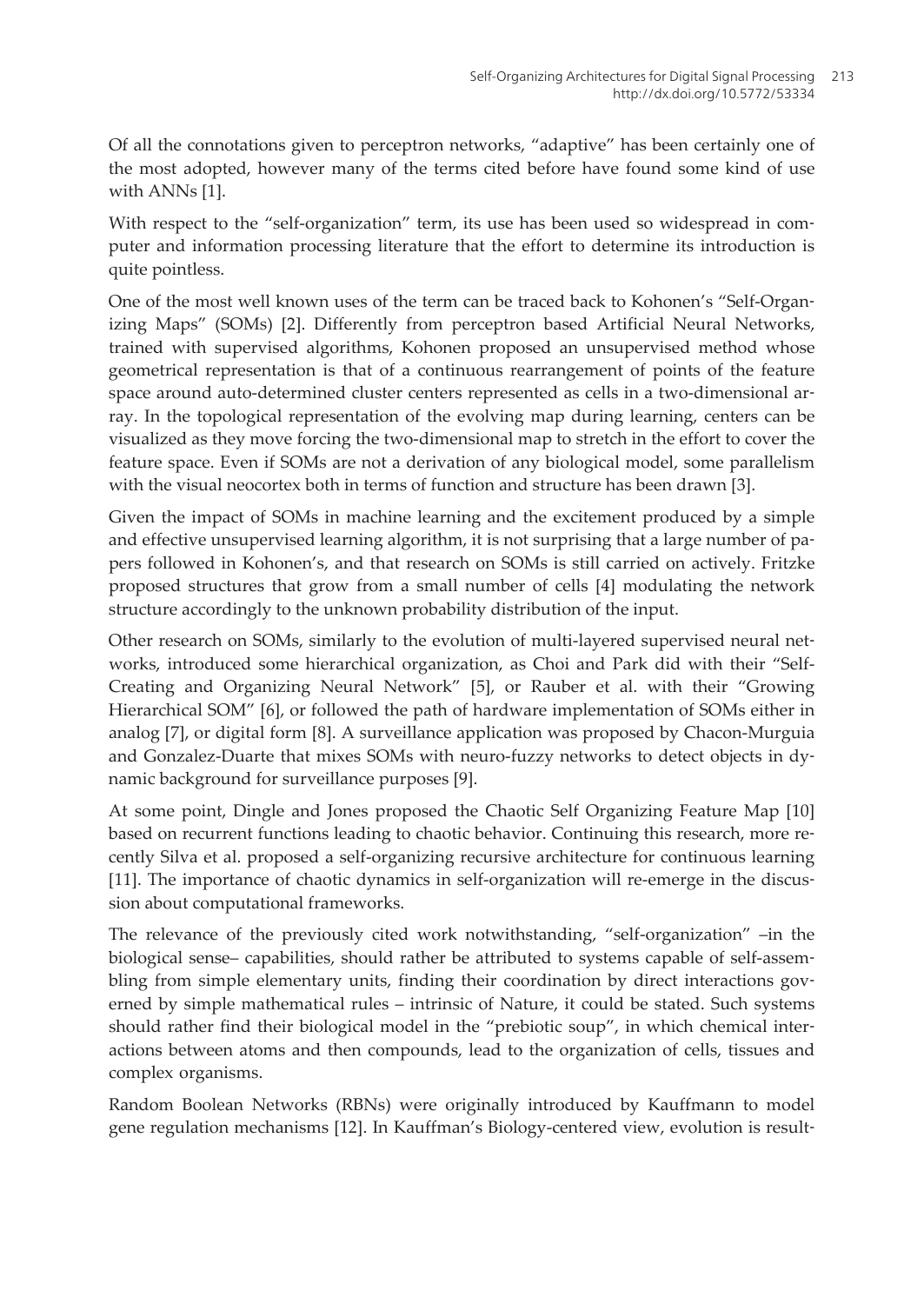<span id="page-3-0"></span>ing from the Darwinian selection mechanisms coupled with self-organization, adding the concept of "anti-chaos" to the already large and unsettled realm of complex systems.

Cells in biological systems share the same genetic information, nevertheless they differentiate on the basis of specific activation patterns of that very same information. From a computer engineering point of view, this is an upside-down perspective, as changing the software has been the way to make machines adapt to problems.

Indeed, the dichotomy of hardware and software has been the key of early digital comput‐ ers evolution, permitting to get rid of the hand-wired logic of primordial calculators. Incidentally, if we put apart for a moment most of the involved technological considerations, Von Neumann's pioneering work on self-reproducing automata was a fifty years forward leap to meet the biological research at some common point.

More or less in the same years as Kauffman, Wolfram meticulously described the complex behavior of one-dimensional cellular automata (Figure 1) pointing out the emergence of selforganization [\[13](#page-14-0), [14\]](#page-14-0).



Figure 1. Simple one-dimensional binary cellular automata with two-cell neighborhood are named after the code introduced by Wolfram. The eight possible states for each cell and its neighborhood are arranged from right to left ac‐ cordingly to the decimal interpretation of the three bit current values. The eight bits describing the future states are then interpreted as a decimal number. The code may be generalized to elementary cellular automata with any number of states, dimensionality, and neighborhood size.

Coincidentally, at that time the influence of Mandelbrot's work on fractals was at its peak, as well as the interest for simple formulae able to produce results so similar to those of natural processes [[15\]](#page-14-0). That was certainly a rather inspiring time for those who are subject to the fascination of complexity arising from simplicity but, indeed, this feeling has been pervading the research in information systems for decades.

It was also the time of the advent of networking and  $-$  a few more years would have taken the Web to be brought to life – Internet. The latter has the mark of a "self-organizing" system well in its roots, and even in its name, in some way. Then, in a short time lapse, wireless networks broadened the communication horizon once again providing us with mobile systems.

The realm of computers thus has reached a point where interconnected systems at macro scale coexist with the micro scale of the circuits they are built upon, while the nano-dimensionality is being intensively explored. Compared to the many scales adopted to observe biological systems at their molecular, cellular, tissutal and macroscopic levels, this is still a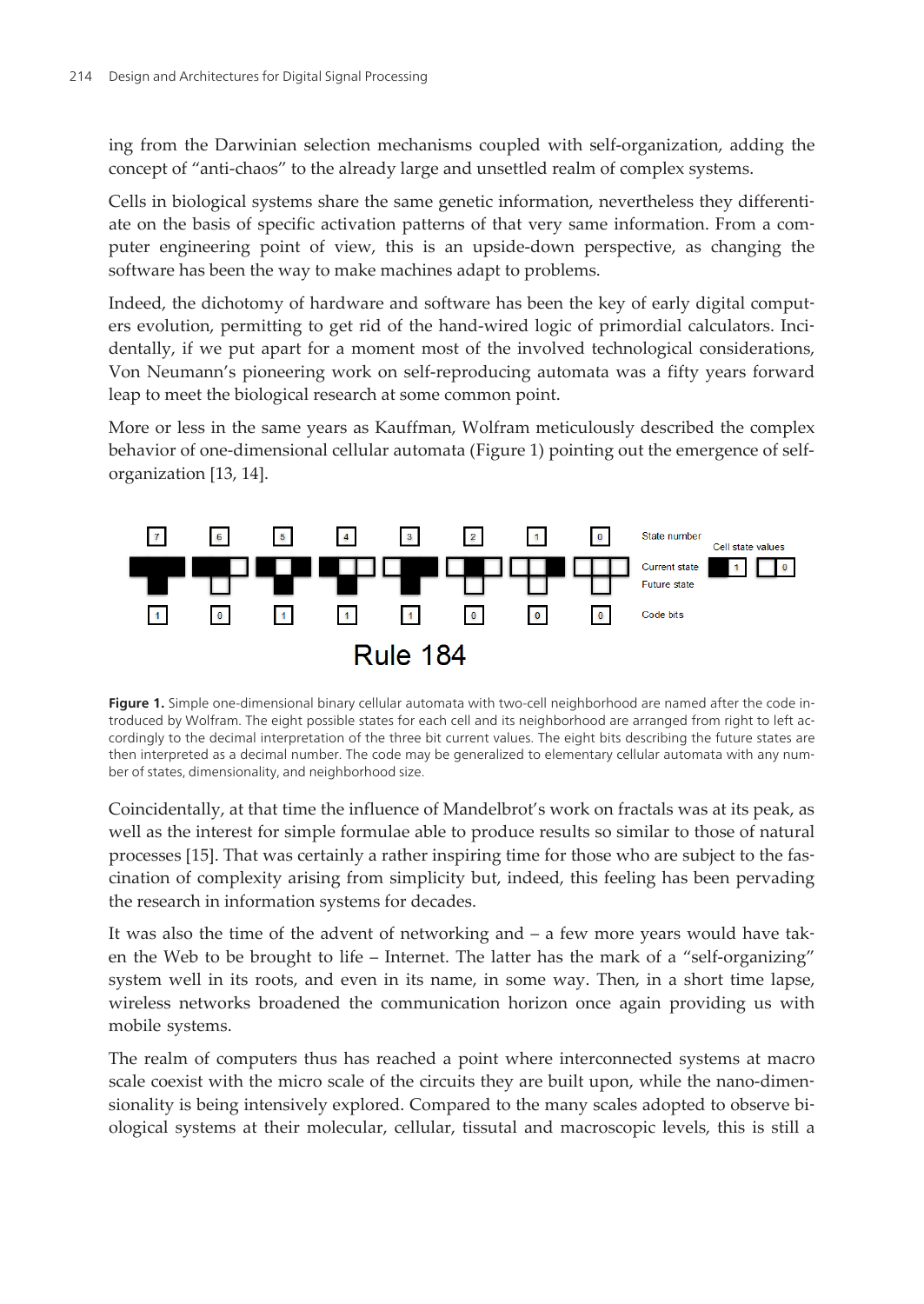very coarse and rigid stratification, nevertheless provides an interesting parallelism and some points to look at in the distance.

Either in the biological or in the computer realm, more levels bring more complexity. Systems are of different kinds and it needs some "handshaking", as in the networking jargon, to allow communication. Systems need to share resources, and then some sort of arbitration is needed. A large part of the engineering of information systems has thus become the design of communication and arbitration protocols to make system "self-organize".

Heylighen and Gershenson invoked self-organization in computers as a necessity to cope with an increasing complexity in information systems that creates a "bottleneck" limiting further progress [\[16](#page-14-0)]. They discussed inter-networking, and the rapid changes in hardware, software and protocols to deal with it, as only exacerbating the difficulties for human developers to keep everything under their own control. They then described a few qualitative principles to introduce self-organization in highly engineered and inter-networked information systems, with some references to current applications such as the hyperlinks-based Web, and, with some projections to the future, even software development paradigms.

Kohonen's networks, the medium access control and routing protocols of the many computer network types, and Kauffman's RBNs, all of them express self-organization of some de‐ gree. The heterogeneity of the three examples is evident, though. Some effort has been taken to formalize this hardly sought property of systems. Gershenson and Heylighen, moving from classical considerations based on thermodynamics, and then considering statistical entropy, provided an insight on what conditions should describe the emergence of self-organi‐ zation in observed systems.

They concluded that the term "self-organization" may rather describe a way to look at sys‐ tems than a class of systems [[17\]](#page-14-0).

# **3. Computational models**

As anticipated, Random Boolean Networks (RBNs) trace in their biological model of inspira‐ tion their self-organizing abilities. RBNs consist in a network of N nodes with Boolean state, each having K of Boolean input connections. Both parameters N and K are fixed. Because of these characterizing parameters RBNs have also been called NK networks. Each node state is updated at discrete time steps accordingly to a Boolean function of the inputs. A variable number of Boolean outputs, propagating the node state, may departs from each node towards other nodes' inputs, arbitrarily. Indeed, both connections and the Boolean state update function are chosen randomly during initialization and never changed [\(Figure 2\).](#page-5-0)

Kauffman discussed RBNs as finite discrete dynamical systems in terms of the sequences of states the networks run through. Given that  $2<sup>N</sup>$  states can be assumed by RBN, and that for each state there is only one possible successor, the network will run through finite-length cyclic sequences called *state cycles*, that are the *dynamical attractors* of the system.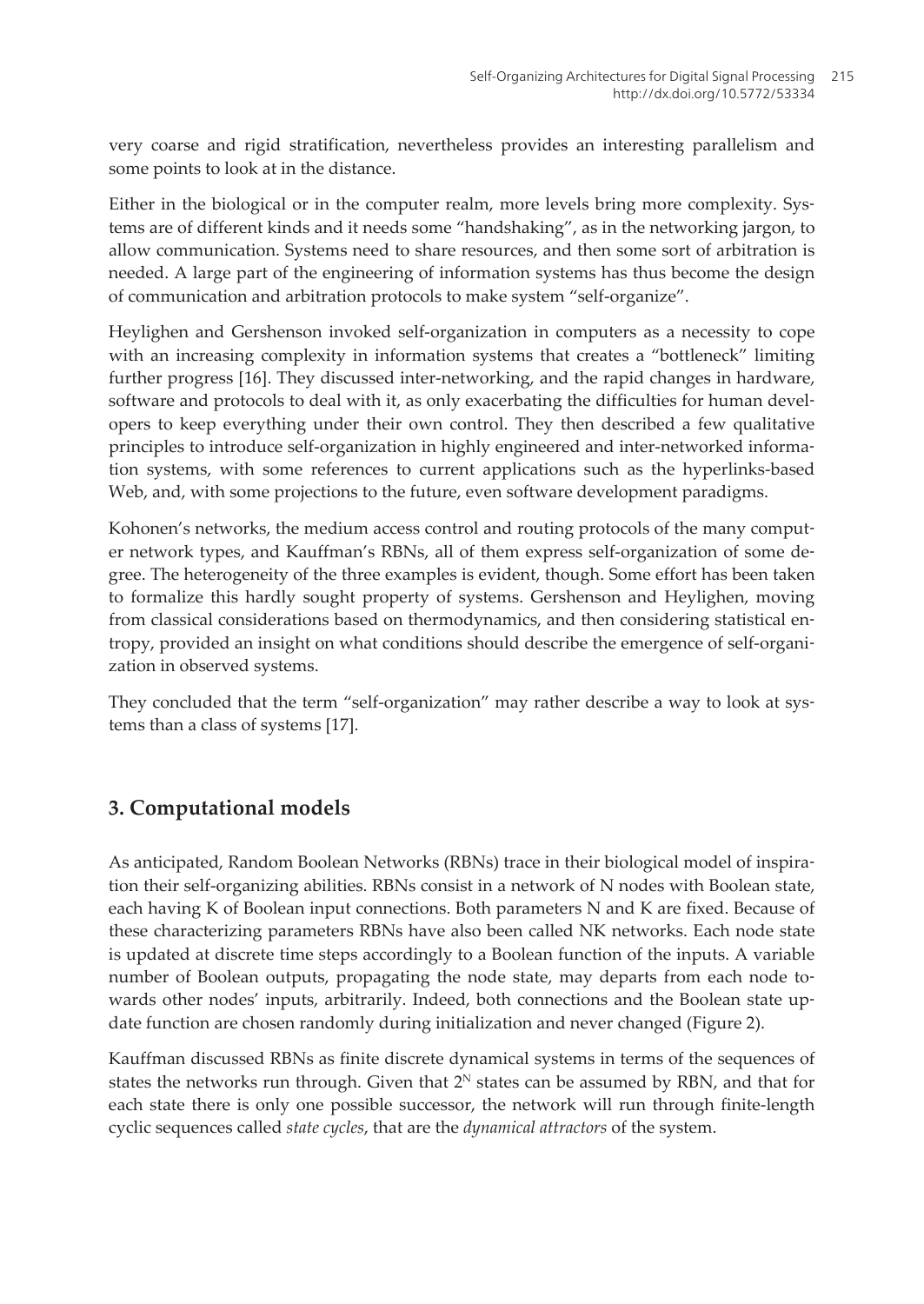<span id="page-5-0"></span>

Figure 2. A Random Boolean Network with two input nodes. After each discrete time step, each node state is updated accordingly to the Boolean function of the inputs i0 and i1. Node state is fed to the output at the following step.

The behavior of a RBN can be represented by the state transition diagram, a directed graph having a connected component for each state cycle. Not all the states in each of these subgraphs are part of the respective cycle, as states having no antecedents – the so-called *gar‐ den-of-Eden* states *–* may be present; they instead compose the state cycle's *basin of attraction* ([Figure 3\)](#page-6-0).

Properties of the *state cycles*, such as cycle length, asymptotic patterns, and *basins of attraction* were used to classify the interesting complex behaviors of these simple models for different values of *K* [\[12](#page-14-0)]. Some basic findings, still providing some insights into the self-organization abilities of RBNs are reported in Table 1. When the network is completely interconnected  $(K = N)$ , and the sensitivity to initial conditions is at its maximum, *state cycle* lengths become large as N increase, yet their number keeps being comparatively small.

When *K* is equal or greater than 5, RBNs keeps showing chaotic behavior. A few concepts need to be introduced to analyze these results. The *internal homogeneity P* of a Boolean func‐ tion of *K* inputs is defined as the ratio  $M/2^{K}$ , with *M* beeing the maximum between the number of 1's and 0's in the output column of the function's truth table. The *bias B* is then defined as  $1/\sqrt{P}$ .

In contrast with the first two *chaotic* cases, when  $K = 2$ , RBNs show the emergence of "spontanous order" as both the cycle length and number of attractors scales with the square root of *N* . Moreover, these networks show other important properties that result in higher stabil‐ ity over perturbations of the activity of the nodes. Indeed, more recently, a linear depend‐ ance was found sampling larger networks [\[18](#page-14-0)]. For *K* =1 the RBNs show a similar growth of the cycle length and an exponential rise of the number of attractors.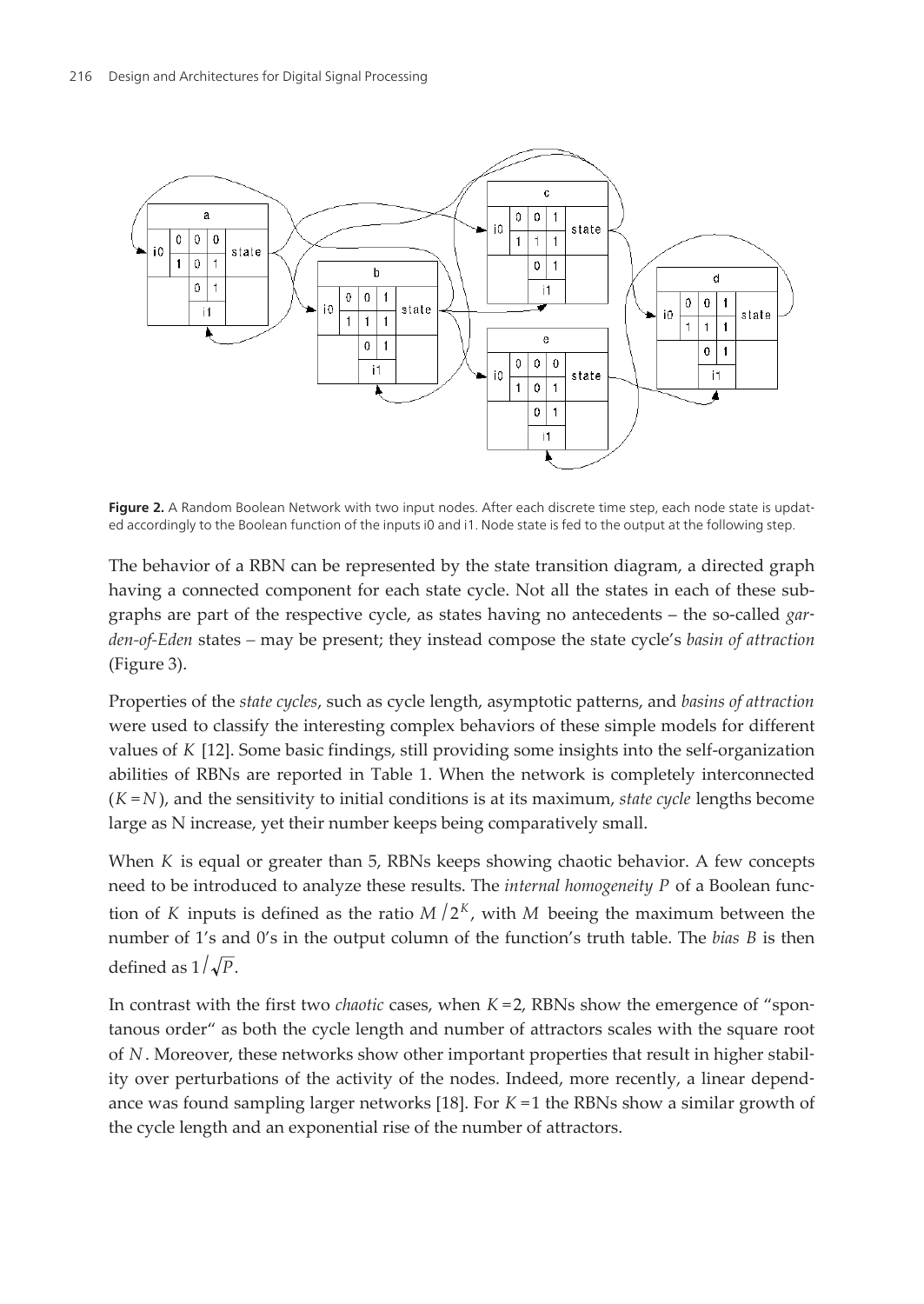Self-Organizing Architectures for Digital Signal Processing 217http://dx.doi.org/10.5772/53334

<span id="page-6-0"></span>

**Figure 3.** The state transition diagram of the RBN showed in [Figure 2.](#page-5-0) States are numbered from 0 to 31 according to the binary representation of the five network nodes' values. The graph is partitioned into four unconnected components, one for each state cycle. The network will finally be attracted into one of the four state cycles: (31), (30, 29), (28), (4, 5), (0). On the left side, the 17 states that are unreachable from any other state are showed.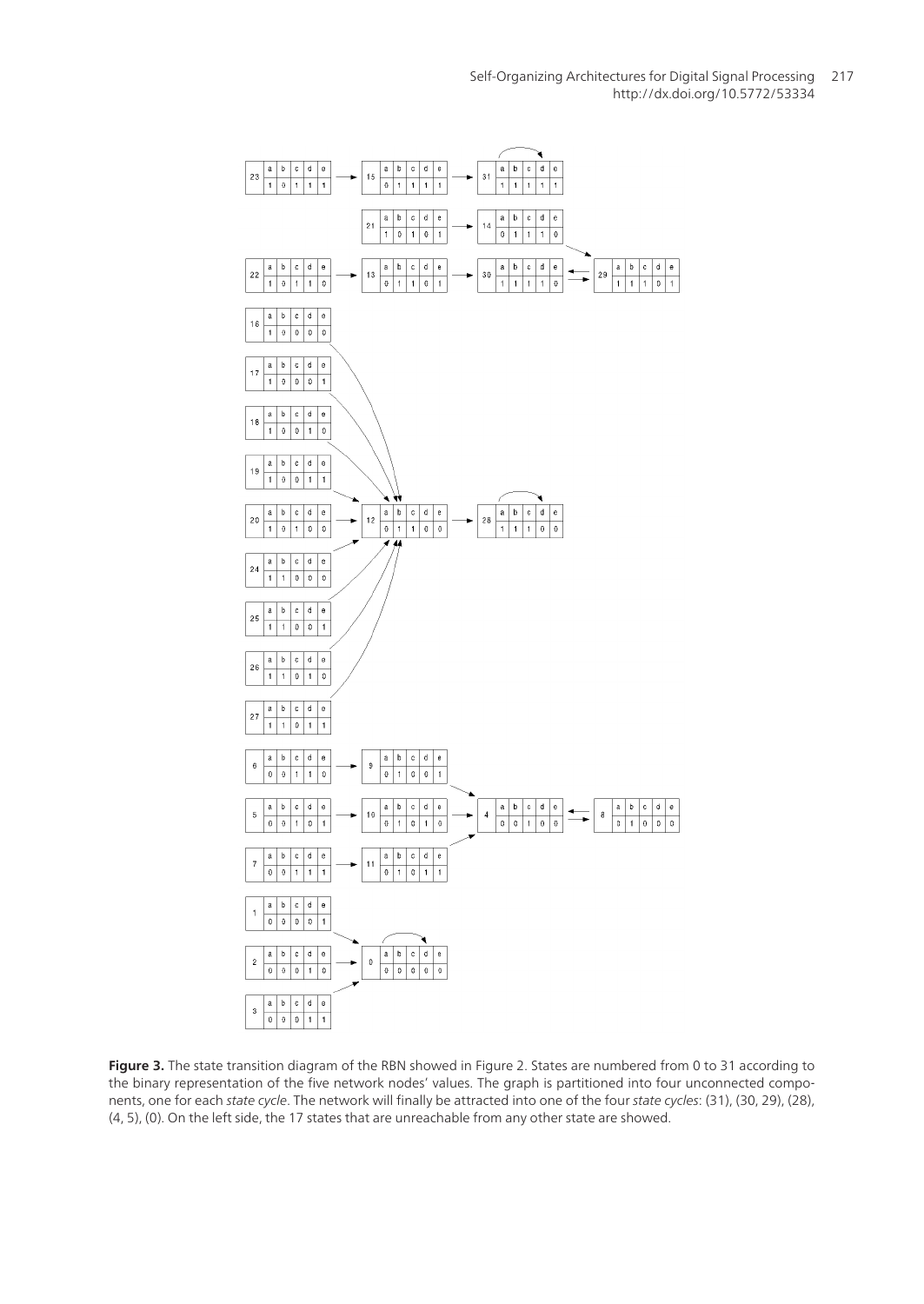|            | State cycle length | Number of state cycle attractors                                                     |
|------------|--------------------|--------------------------------------------------------------------------------------|
| $K = N$    |                    |                                                                                      |
| $K \geq 5$ | (B>1)              | $\sim N \left[ \frac{\log \left( \frac{1}{1/2 \pm (p(k) - 1/2)} \right)}{2} \right]$ |
|            |                    |                                                                                      |
|            | $A = \sqrt{2}$     | Exponential in N                                                                     |

**Table 1.** Properties of RBNs for different values of K. The state cycle length is the median length of the state cycles. B is the network bias while  $P(K)$  is the mean internal homogeneity of all the Boolean functions of K inputs.

The boundaries among the ordered, critical and chaotic dynamical phases, yet not quite analytically assessed, still inspire new studies. An updated introduction to RBNs, including ref‐ erences to Asynchronous RBNs (ARBNs), Deterministic Asynchronous RBNs (DARBNs) and other variants of RBNs, can be found in form of a tutorial in [\[18](#page-14-0)]. Gershenson described several methods to guide the self-organization of RBNs [\[19](#page-15-0)]. The need of a "guiding" process seems somewhat contradictory with the premise in the title. Indeed, he investigated the mechanisms through which natural selection may intervene in the self-organization of biological structures, suggesting engineers may use the same parameters characterized in computational frameworks, such as RBNs and Cellular Automata.

Getting back to the gene regulation mechanisms the RBNs were designed to model, "selforganization" succeeded in "reducing the complexity" provided by the tens of thousands genes in the human genome to the mere hundreds types of human cells. RBNs are finite state space, deterministic, dynamical, discrete time systems whose self-organizing property derives from having attractors, i.e. states that can be revisited by the network. RBN can be in either a ordered or a chaotic dynamical phase, transitions are possible and the transition from one to the other is "characterized by its criticality".

A static, stable phase preserves information but is prevented from computing or adapt‐ ing. A chaotic phase provides the requested variability for computing and adapting, but is incapable of preserving information. As the critical "interface" between the two phases provides the advantages of both phases, guiding the RBN towards self-organizations means finding the necessary conditions to make RBNs evolve towards the critical regime. Gershenson then considered several factors that can induce such evolution and gives a few hints on how criticality could help improve adaptability, ability to evolve, and robustness of RBNs.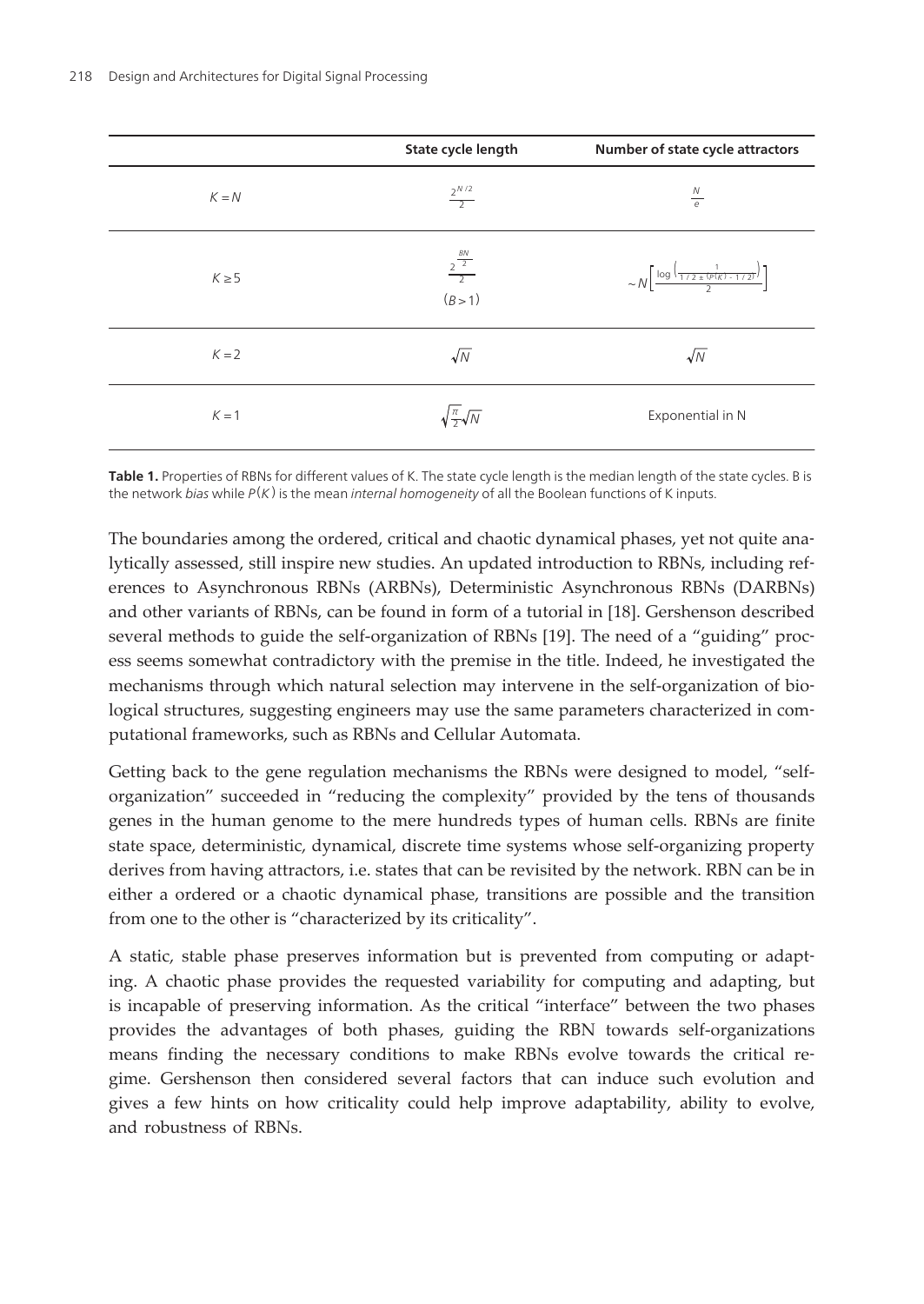## **4. Cellular automata**

From definition it is evident that cellular automata are a special case of RBNs in which each node receives inputs only from neighbors. Their simpler topology and consequent imple‐ mentation has given an appeal to these minimal models manifesting self-organization that goes beyond "recreational" applications such as Conway's "Game of Life".

Some theoretical extensions include Probabilistic Cellular Automata (PCA), and Fault-toler‐ ant Cellular Automata (FCA), studied by Gács [[20\]](#page-15-0) in the context of the problem of reliable computation with unreliable components. In particular, the error probability of each component is not required to decrease as the number of components increases, and the faults affect the local state but not the transition function.

Even if they are purely theoretical, such models may be useful in designing massively paral‐ lel "self-organizing" architectures, as due to the distributed nature of information in cellular automata, "self-stabilization" is required beside traditional error-correction techniques.

Cellular automata have had many applications to real-world problems. No surprisingly, several biological models have been simulated with cellular automata. Shumate et al. described a simulation of Ductal Carcinoma in Situ [[21\]](#page-15-0). Chaudary et al. proposed a simulation model for Tumorigenesis [\[22](#page-15-0)]. Shimokawa and Muraki investigated a simple model of nerve excitement propagation [\[23](#page-15-0)]. Sakamoto et al. proposed a method for surgery simulation based on voxel automata [\[24](#page-15-0)].

Cellular automata have also been used to model complex dynamics such as those of urban traffic [25–27]. Recent applications of cellular automata to image processing include super pixel segmentation [[28\]](#page-15-0), image compression [\[29](#page-15-0)], and computer graphics [[30\]](#page-15-0).

Cellular automata also continue to be used in more theoretical studies on algorithms [[31, 32\]](#page-16-0).



Figure 4. Rule 184 (see [Figure 1\)](#page-3-0) is one of most used cellular automaton in traffic simulation. The distribution of vehicles and spaces in a road lane is modeled as black and white cells, respectively, in each image row. The topmost cell row depicts the initial distribution (with a black/white ratio of 3/8) let evolve over 300 iterations. After few iterations still presenting random behavior, visible in form of triangular structures, the regularization ability of the rule is manifest as vehicles move to the right at constant speed.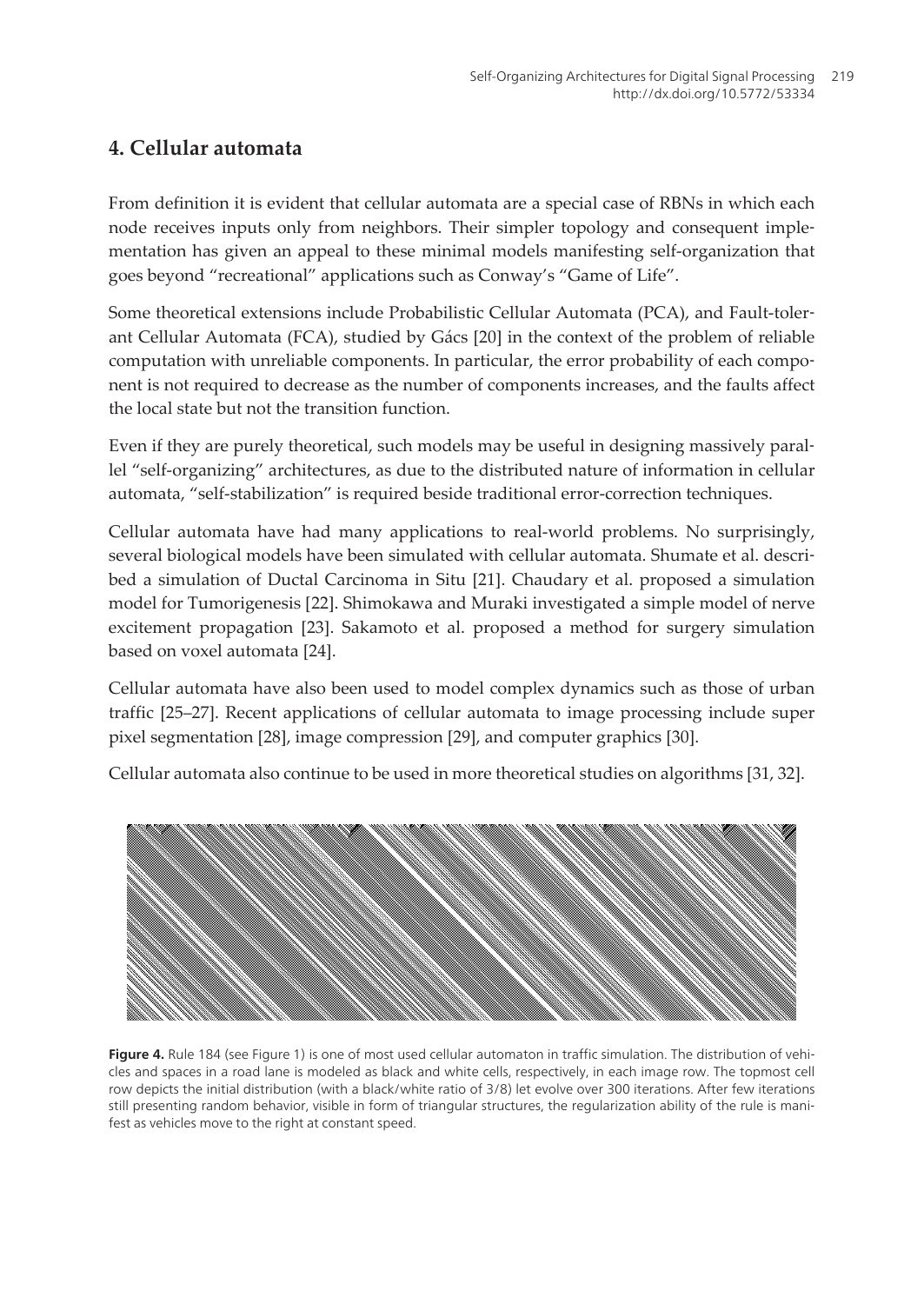## **5. Hardware**

The balance between the hardware and software components in signal processing applications has always been a trade-off between the flexibility of the microprocessor-based solutions and the performance of ASIC implementations.

Taking the aforementioned SOMs and ANNs into account, literature abounds in hardware implementations that are motivated by scarce performance of the analogous sequential methods. In the 1980s, aiming at parallel real-time signal processing with the then available analog very-large-scale integration (VLSI) technology, Chua introduced his Cellular Neural Networks (CNN) [[33\]](#page-16-0), describing some application to image processing tasks [\[34](#page-16-0)]. Subsequently, Yang et al. showed a VLSI implementation of CNNs [[35\]](#page-16-0).

A couple of decades later, Ruckert et al. discussed massively parallel implementations of ar‐ tificial neural networks at ultra-large-scale integration (ULSI) [\[36](#page-16-0)], later showing a massively parallel architecture for SOMs [[37\]](#page-16-0).

Hopfield had started its seminal work on recurrent neural networks posing himself the question whether "the ability of large collection of neurons to perform computational tasks may in part be a spontaneous collective consequence of having a large number of in‐ teracting simple neurons". He concluded that this is actually the case, and that implemen‐ tation of such models could lead to integrated circuits that are more fault-tolerant than normal circuits [\[38](#page-16-0)].

Weightless Neural Networks (WNNs), being based on random access memories, provide another ANN paradigm inherently tied to circuit-level implementation whose origins trace back to Alexander's "Self-adaptive universal logic circuits" [[39\]](#page-16-0).

Though all of these are examples of systems having self-adapting qualities, self-organization at the hardware level – the "microscopic" layer in the our biological analogy– had simply not been possible until the advent of reconfigurable circuits, such as field programmable gate arrays (FPGAs), and coarse-grain reconfigurable arrays, added a new degree of config‐ urability, and related complexity, to computer systems. A survey on reconfigurable hardware with emphasis on real-time configuration is provided by Shoa and Shirani [[40\]](#page-16-0).

#### **5.1. Coarse-grained and fine-grained architectures**

Hartenstein, reviewing most of the "coarse-grained reconfigurable architectures" of a dec-ade (circa 2000) [\[41](#page-16-0)], suggested that with the explosion of design costs and reduction of production life cycles, performance becomes relatively less important in the design of computing devices. Instead, extension of product longevity, "reduction of support turnaround, in-system debugging, profiling, verification, tuning, field-maintenance, and fieldupgrade" time by employing reconfigurable arrays is much more important. Hartenstein, dismissing "von Neumann" architectures as obsolete, in the light of the dominance of host/ accelerators designs, proposed a new coarse-grained soft machine paradigm, in which a so called "co-compilation" provides instructions for the host and data-path configuration information at the same time.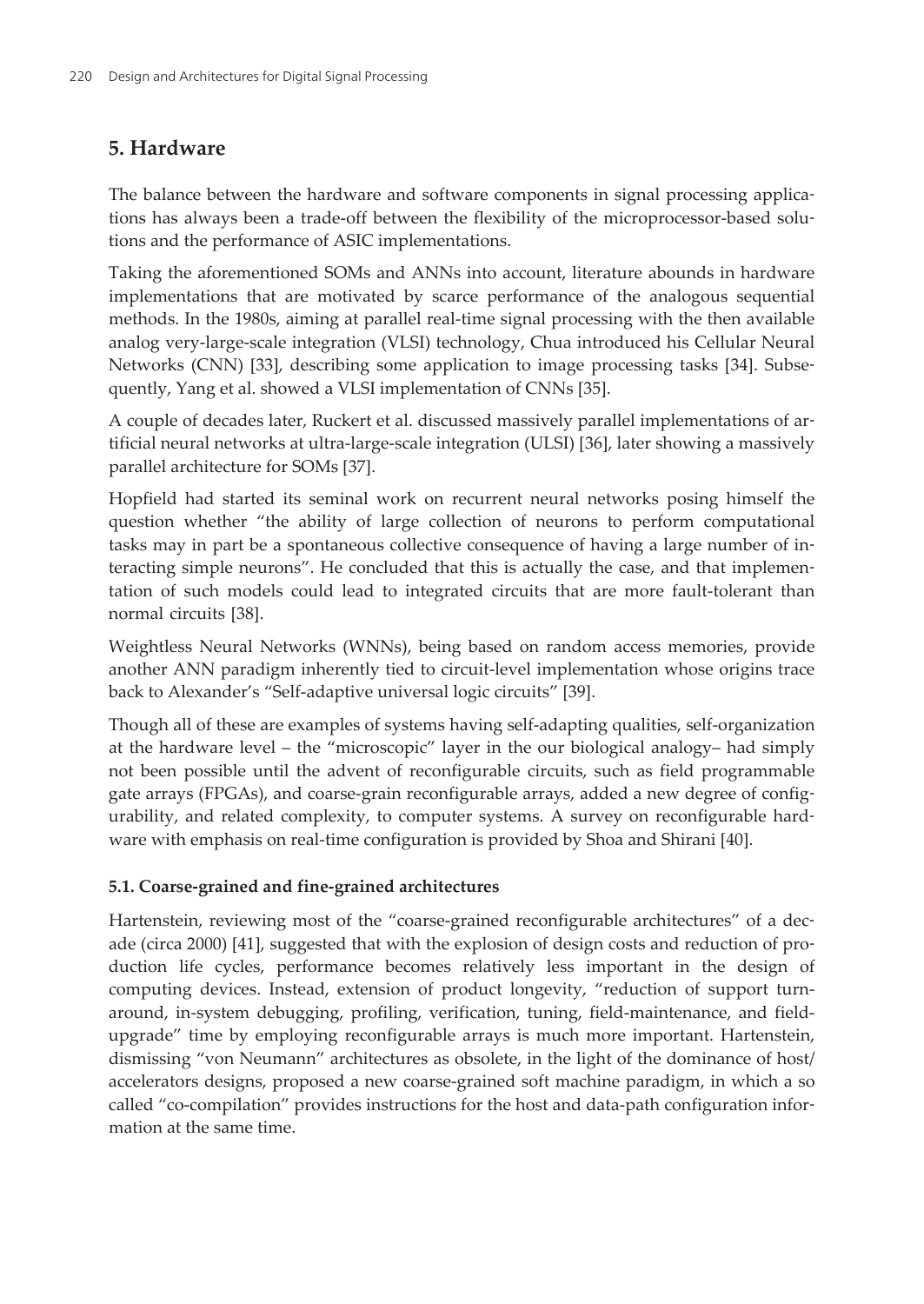<span id="page-10-0"></span>Other approaches to the mapping of high-level coarse-grained mapping from high-level synthesis are present in literature [[42\]](#page-16-0). Recently, implementations as System On a Chip design of highly reconfigurable arrays have been described with applications to face detection [[43\]](#page-16-0), Internet protocols processing [[44\]](#page-17-0), FIR filters and ICA [\[45](#page-17-0)]. Several SOMs, CNNs and derivative neural network models have been designed for reconfigurable hardware [\[46](#page-17-0), [47\]](#page-17-0).

Fine-grained systems bring configurability close to the gate or transistor level, permitting analog, digital, and hybrid implementations. In contrast to coarse-grained systems, data path width is reduced to the bare minimum, with the advantages of increased flexibility and lower costs, but the general purpose routing is generally less energy efficient.

Nanotechnologies aim at even finer degrees of integration, and it is reasonable to assume that at the hardware level new computational paradigms may emerge because of that. However, as in the pioneering stage of any technology, the span from theory and implementation may not be short. Lin et al. proposed a hybrid FPGA architecture based on nano-RAM [\[48](#page-17-0)] with run-time configuration abilities and high logic density, to revert later to a CMOS SRAM implementation for immaturity of the nano-RAM fabrication processes [\[49](#page-17-0)].



**Figure 5.** A schematic depiction of Evolvable Hardware. A reconfigurable device (i.e. FPGA), in gray, is coupled with a configuration storage (light blue). Configuration is updated by the control block (green) in real time according to some fitness function, as in genetic programming.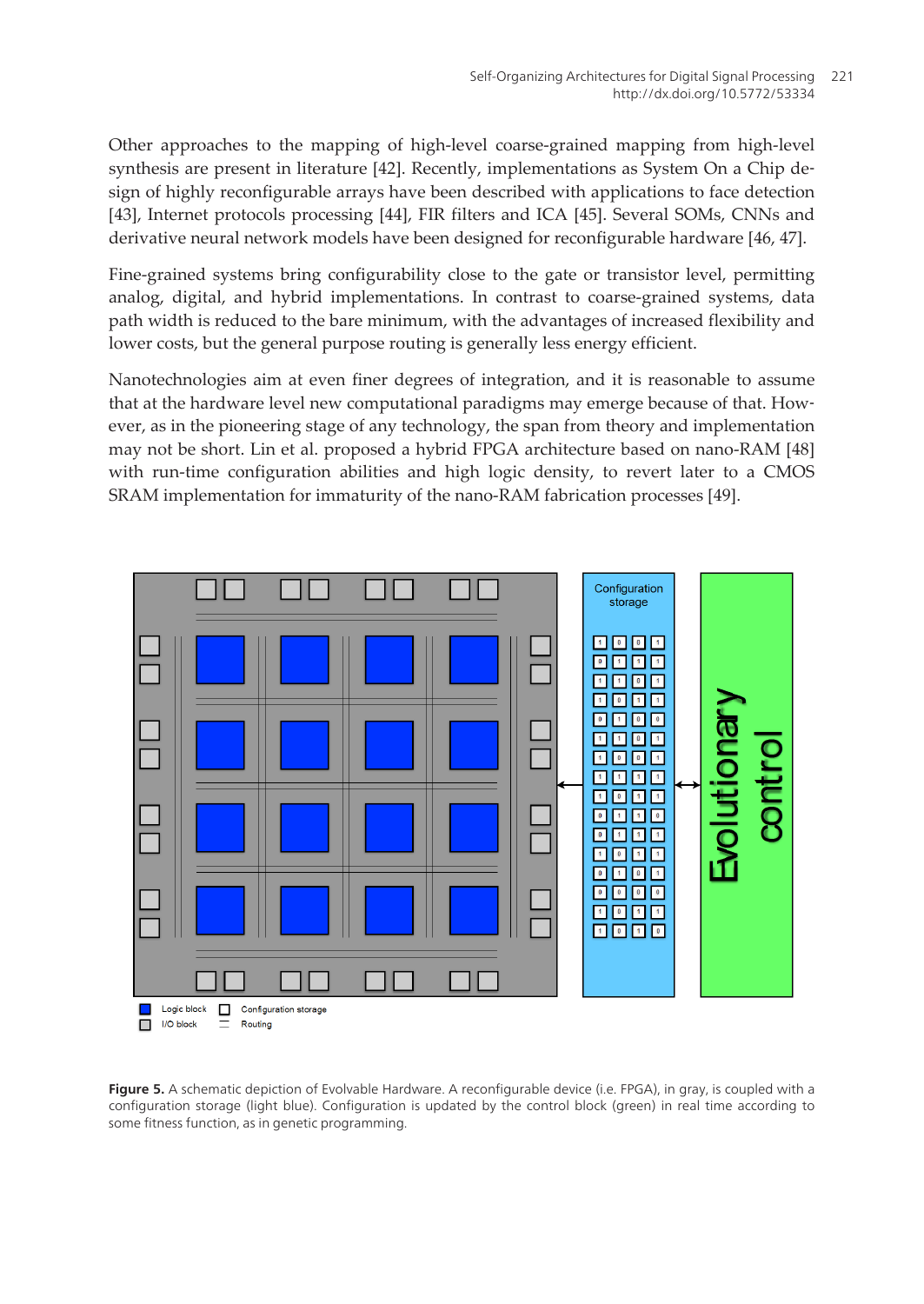#### **5.2. Evolvable hardware**

Reconfigurable hardware is turned into a specific implementation by loading bitstreams compiled from "soft cores" coded in some hardware description language. Being a totally software matter, a host processor can perform real-time reconfiguration when needed. New paradigms blending traditional machine language and reconfigurable hardware bitstreams become thus possible.

The idea that hardware could change autonomously its own configuration seeking the best one according to some fitness function was called evolvable hardware, recurring –once again– to a biological metaphor [[50,](#page-17-0) [51\]](#page-17-0). Continuing with the metaphor, the bitstream takes the role of the digital DNA ([Figure 5\)](#page-10-0).

Approaches from genetic and evolutionary programming are attempted on the hardware configuration bitstream. Interesting applications of EHWs to pattern recognition are those presented by Glette et al. [[52, 53](#page-17-0)].

Even though most work on EHW concerns digital implementations, some evolution-oriented analog implementation are reported in literature, such as the evolvable hardware architecture based on field programmable transistor arrays [\[54](#page-17-0)], and quantum-inspired paradigm to be implemented in evolutionary analog hardware [\[55](#page-17-0)].

The enthusiasm of the early 2000s notwithstanding, EHW has not yet delivered what prom‐ ised. Cancare et al. [\[56](#page-18-0)] investigating the reasons of this apparently missed success, and citing scalability issues as the most prominent, propose to abandon generic genetic algorithms and look at hierarchical evolution and linkage learning, encouraging support from the Evolutionary Computation community.

## **6. Networks**

Computer networks provide many examples of global behaviors emerging from interactions of elements without centralized control. At different levels of abstraction and implementa‐ tion, from medium access control and routing, to the application level protocols, algorithms drive each independent network node so that some global goal, be it communication, co- or‐ dination, or distributed processing, is achieved. Thus, non-surprisingly, "self-" prefixed and akin terms abound in related literature.

While computer networks in general are a rather natural field to study self-organization, and many analogies with biological systems may be detected, without broadening too much our discussion, we restrict our discussion considering only one example of network of very simple nodes in which distributed processing of locally collected data is the main goal: Wireless Sensor Networks (WSNs).

These systems are composed by a number of nodes, consisting in miniaturized, battery-op‐ erated, computational elements fitted with sensors to monitor the surrounding environment, that are connected through short distance radio links. Depending on the applications,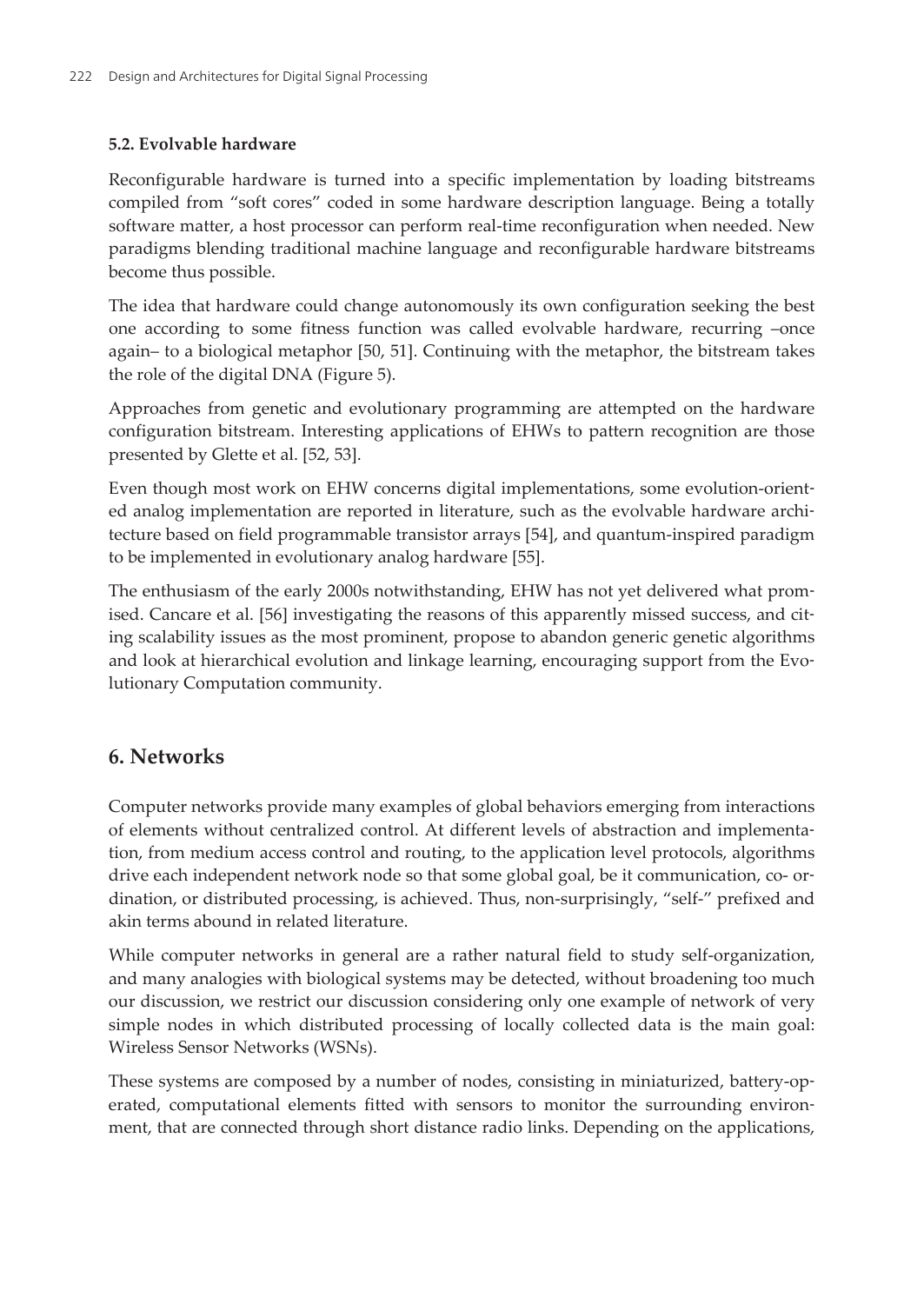the number of nodes may vary sensibly from a few to thousands and more units. In many scenarios sensor nodes are dispersed in the environment thus their expendability becomes another important requisite.

As a consequence of these constraints on physical size, energy supply and cost per unit, processing resources are limited, and in most designs they only consist in simple microcontrollers. Comprehensive surveys on WSNs including sensor technologies, network proto‐ cols, and hardware and software architectures, are provided by Akyldiz et al. [\[57](#page-18-0)], and Yick et al. [[58\]](#page-18-0).

Even though WSNs were conceived as distributed sensing architectures, several examples are provided in literature about nodes also performing in-network pre-processing of raw sensed data [\[59](#page-18-0)]. The need for a trade-off between the limited available energy source, and the manifold application scenarios [[60\]](#page-18-0), typically calls for the application of self-organization techniques, breaking the boundaries between the traditional architectural layers in order to optimize the behavior of such nodes. Sohrabi et al. presented a number of algorithms and protocols for self-organization of wireless sensor networks [61]. Self-organization techniques to reduce energy consumption in ad-hoc networks of wireless devices were described by Olascuaga-Cabrera et al. [62]. With even more technological constraints than WSNs, Wireless Sensor Body Networks (WSBNs) consist of wearable and implantable devices. Health-monitoring usage of WSBNs is discussed by Hao and Foster [63].

Indeed, due to their ultra-low energy consumption requirements, WSBNs represent a very challenging scenario for sensor devices based on current, and even near future, general pur‐ pose processing elements, and implementing signal processing algorithms on nodes may prove unfeasible.

Alternative approaches based on application specific integrated circuits have been investi‐ gated [64]. Departing from the network oriented vision, and calling for the establishment of self-managing systems engineering, Beal et al. proposed the "amorphous medium" abstraction in which the deployed sensor network represents the physical space of the application to be engineered [65].

From an engineering perspective, the application goal is reached by programming the medium instead of the network. The former abstracts the computational model, turning sensor nodes into points of the physical space. A global behavior is described in a specifically craft‐ ed language, as it were to be executed by the abstract medium. Actually, the abstract de‐ scription is compiled into code to be executed identically on each node. Besides executing the same code, nodes interact only with neighboring devices.

Beal et al. called this programming paradigm amorphous computing, revealing their in‐ spiration to come from some properties of biological systems, such as morphogenesis and regeneration. More interestingly, even though with substantial topological differences, many similarities can be detected between the "amorphous-medium" and cellular automata.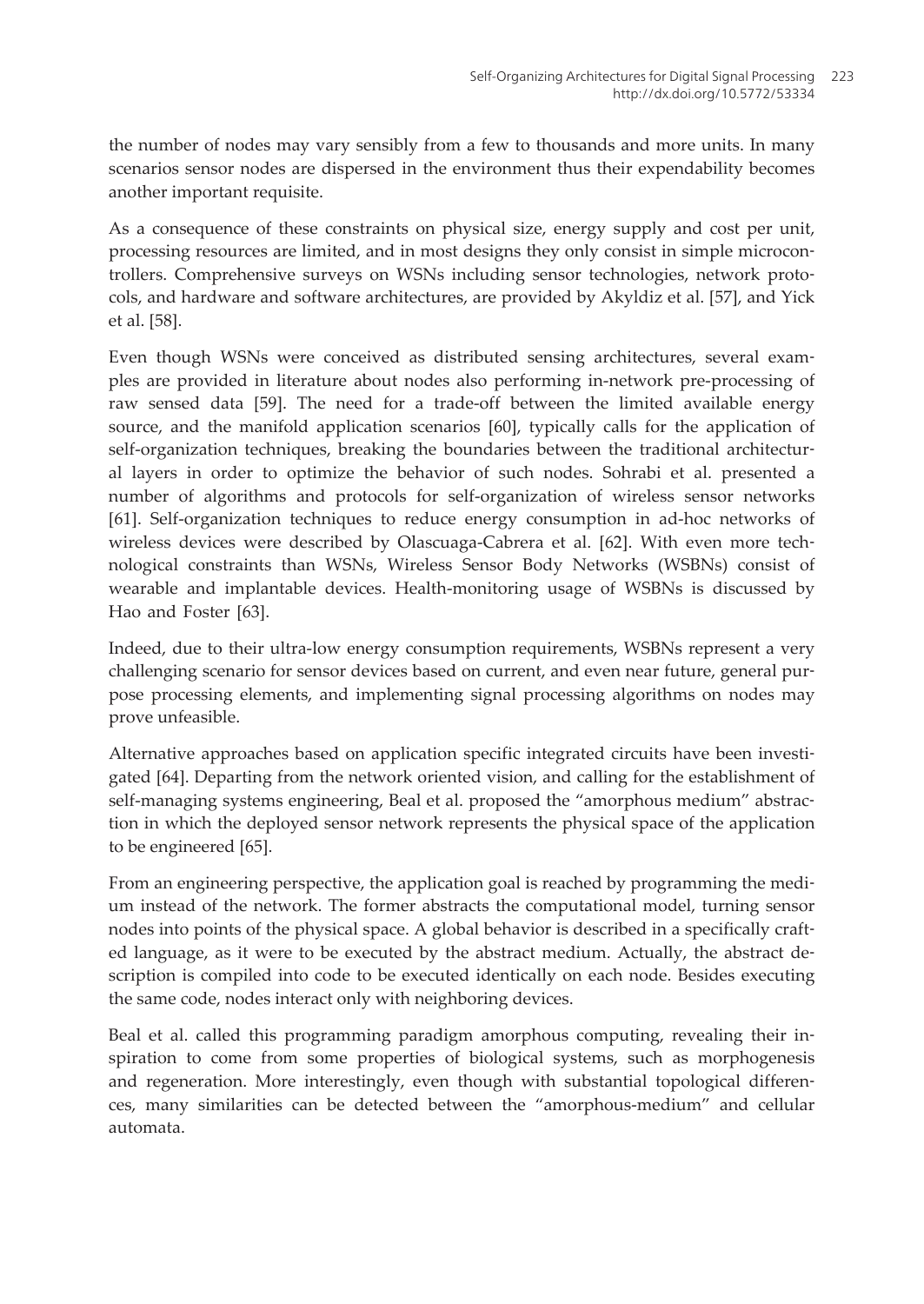## <span id="page-13-0"></span>**7. Conclusions**

The paradoxical fascination of simplicity producing complexity has traversed decades of re‐ search in information systems. Even more now that extremely high integration is pushing millions of highly modular circuits in few square millimeters, and inter-networking is the next –or rather, current – large scale integration.

Some research directions seem to suggest that breaking some of the fixed ties in engineered system, letting systems auto-organize in response to the environmental changes, as biological systems have been doing for millions of years, is the way to go to "put some order in the chaos". In support of these indications, self-organizing systems have provided interesting results in modeling complex processes, blurring a little the line between artificial and natural systems.

Other researches seek to extend self-organization to the extreme of self-healing systems able to recognize their own faults and self-repair, while biological applications confirm that tak‐ ing into account self- organization when studying natural processes, while not an easy task, can provide more comprehensive and effective models.

If all these efforts move on the path towards truly intelligent systems, or even Artificial Life –as some have been suggesting for years– is yet to be discovered, nevertheless it is a very interesting path.

# **Author details**

Daniele Peri and Salvatore Gaglio

DICGIM - University of Palermo, Italy, ICAR - CNR, Palermo, Italy

## **References**

- [1] Widrow B, Lehr M. 30 years of adaptive neural networks: perceptron, Madaline, and backpropagation. Proceedings of the IEEE 1990;78(9) 1415 –1442. doi:10.1109/ 5.58323.
- [2] Kohonen T. The self-organizing map. Proceedings of the IEEE 1990;78(9) 1464 –1480. doi:10.1109/5.58325.
- [3] Bednar JA, Kelkar A, Miikkulainen R. Scaling Self-Organizing Maps To Model Large Cortical Networks. Neuroinformatics 2001; 275–302.
- [4] Fritzke B. Let it grow self-organizing feature maps with problem dependent cell structure. In: Kohonen T, Ma kisara K, Simula O, Kangas J, editors, Artificial Neural Networks. North-Holland, Amsterdam, 1991;403–408.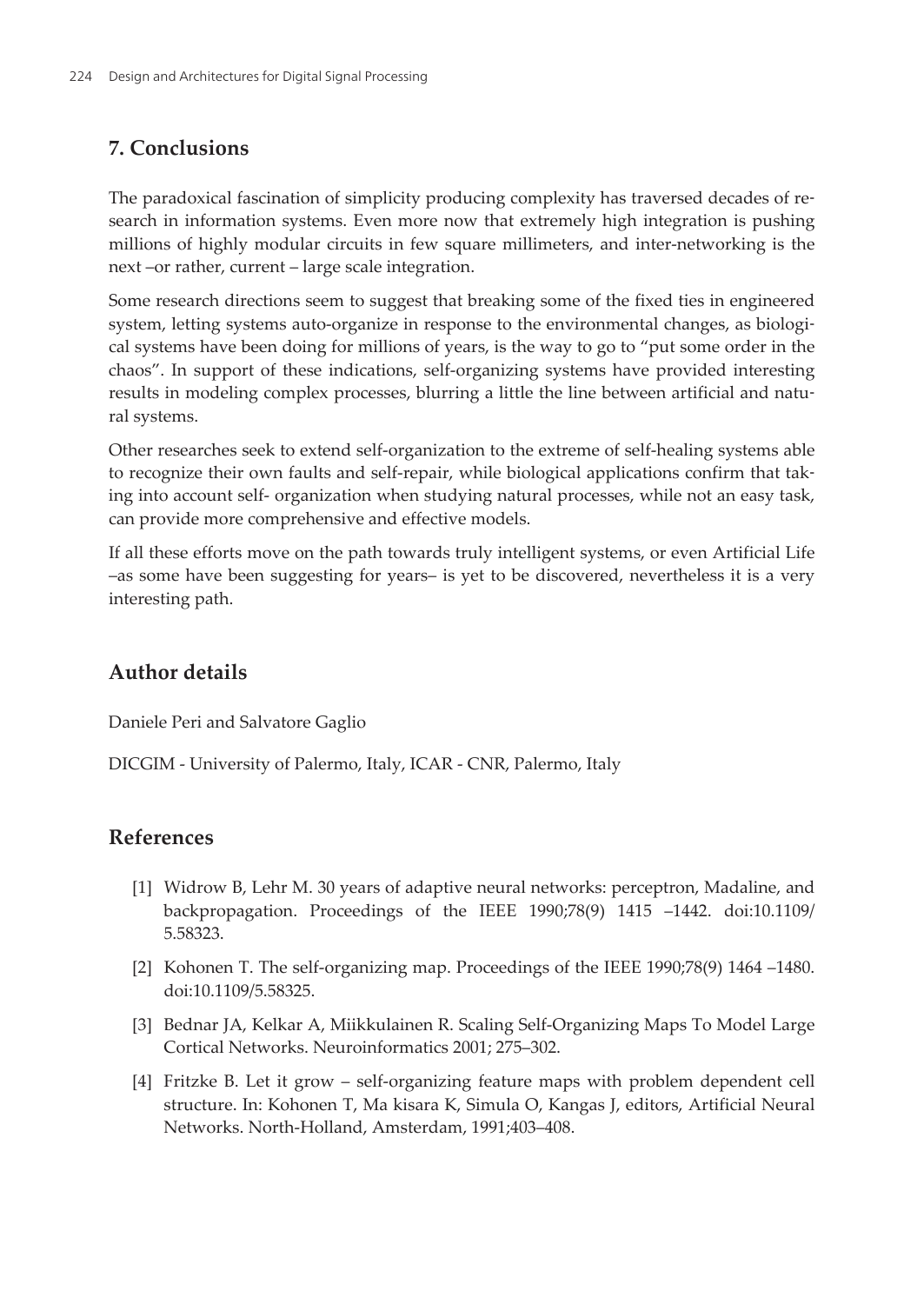- <span id="page-14-0"></span>[5] Choi DI, Park SH. Self-creating and organizing neural networks. Neural Networks, IEEE Transactions on 1994;5(4) 561 –575. doi:10.1109/72.298226.
- [6] Rauber A, Merkl D, Dittenbach M. The growing hierarchical self-organizing map: ex‐ ploratory analysis of high-dimensional data. Neural Networks, IEEE Transactions on 2002;13(6) 1331 – 1341. doi:10.1109/TNN.2002.804221.
- [7] Macq D, Verleysen M, Jespers P, Legat JD. Analog implementation of a Kohonen map with on-chip learning. Neural Networks, IEEE Transactions on 1993;4(3) 456 – 461. doi:10.1109/72.217188.
- [8] Ienne P, Thiran P, Vassilas N. Modified self-organizing feature map algorithms for efficient digital hardware implementation. Neural Networks, IEEE Transactions on 1997;8(2) 315 –330. doi:10.1109/72.557669.
- [9] Chacon-Murguia M, Gonzalez-Duarte S. An Adaptive Neural-Fuzzy Approach for Object Detection in Dynamic Backgrounds for Surveillance Systems. Industrial Electronics, IEEE Transactions on 2012;59(8) 3286 –3298. doi:10.1109/TIE.2011.2106093.
- [10] Dingle A, Andreae J, Jones R. The chaotic self-organizing map. In: Artificial Neural Networks and Expert Systems, 1993. Proceedings., First New Zealand International Two-Stream Conference on. 15 –18. doi:10.1109/ANNES.1993.323092.
- [11] da Silva L, Sandmann H, Del-Moral-Hernandez E. A self-organizing architecture of recursive elements for continuous learning. In: Neural Networks, 2008. IJCNN 2008.
- [12] Kauffman SA. The Origins of Order: Self-Organization and Selection in Evolution. 1 edition. Oxford University Press, USA, 1993.
- [13] Wolfram S. Statistical mechanics of cellular automata. Rev. Mod. Phys. 1983;55 601– 644. doi:10.1103/RevModPhys.55.601.
- [14] Wolfram S. Universality and complexity in cellular automata. Physica D: Nonlinear Phenomena 1984;10(1-2) 1 – 35. doi:10.1016/0167-2789(84)90245-8.
- [15] Mandelbrot BB. The Fractal Geometry of Nature. WH Freeman and Co., New York, 1982.
- [16] Heylighen F, Gershenson C, Staab S, Flake G, Pennock D, Fain D, De Roure D, Aber‐ er K, Shen WM, Dousse O, Thiran P. Neurons, viscose fluids, freshwater polyp hy‐ dra-and self-organizing information systems. Intelligent Systems, IEEE 2003;18(4) 72 – 86. doi:10.1109/MIS.2003.1217631.
- [17] Gershenson C, Heylighen F. When Can We Call a System Self-Organizing? In: Banzhaf W, Ziegler J, Christaller T, Dittrich P, Kim J, editors, Advances in Artificial Life, volume 2801 of Lecture Notes in Computer Science. Springer Berlin / Heidelberg, 2003;606–614. doi:10.1007/978-3-540-39432-7 65.
- [18] Gershenson C. Introduction to Random Boolean Networks. In: Bedau M, Husbands P, Hutton T, Kumar S, Suzuki H, editors, Workshop and Tutorial Proceedings, Ninth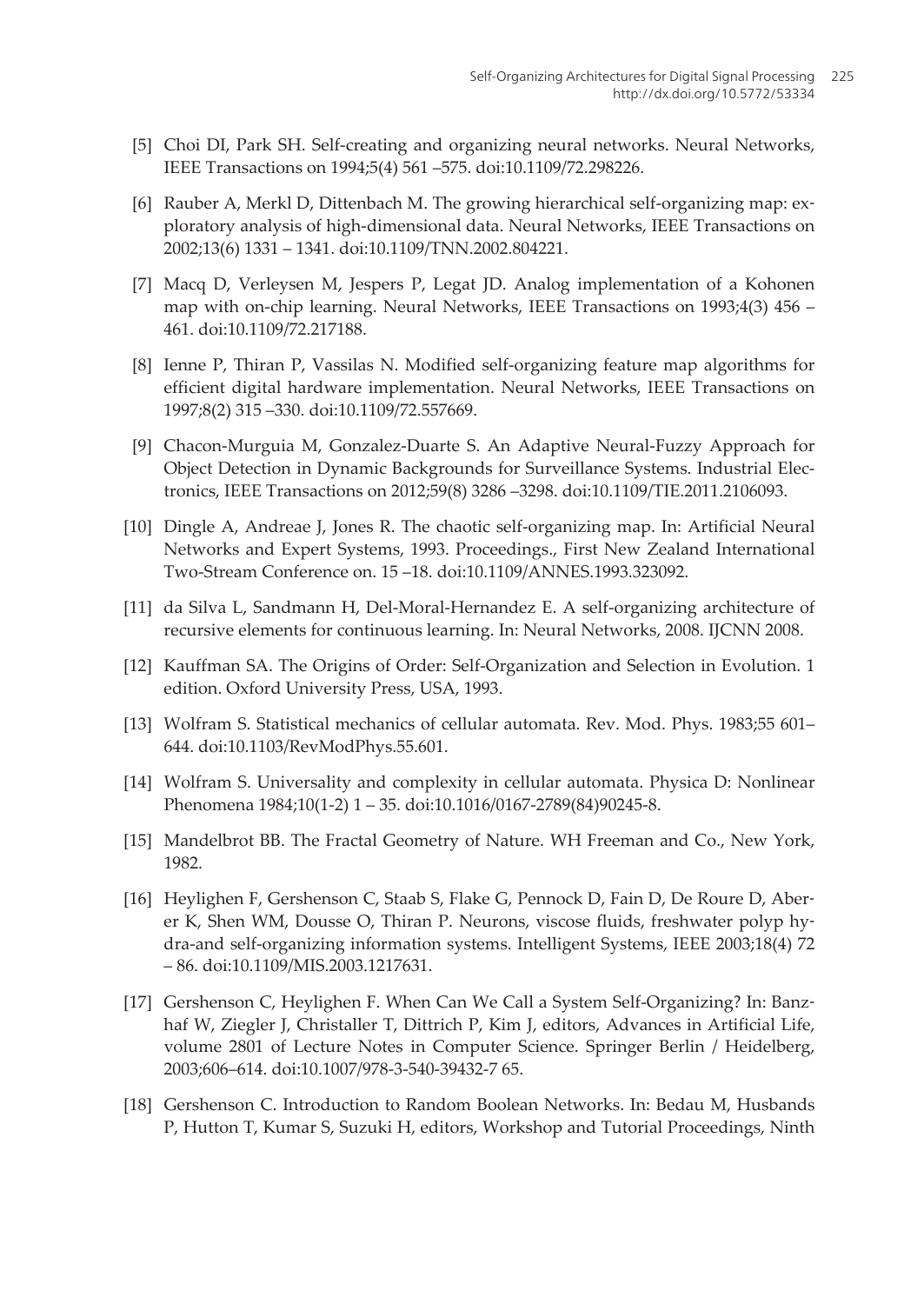<span id="page-15-0"></span>International Conference on the Simulation and Synthesis of Living Systems (ALife IX). Boston, MA, 160–173.

- [19] Gershenson C. Guiding the Self-organization of Random Boolean Networks. ArXiv e-prints 2010;1005.5733.
- [20] Gacs P. Reliable cellular automata with self-organization. In: Foundations of Computer Science, 1997. Proceedings., 38th Annual Symposium on. 90 –99. doi: 10.1109/ SFCS.1997.646097.
- [21] Shumate S, El-Shenawee M. Computational Model of Ductal Carcinoma In Situ: The Effects of Contact Inhibition on Pattern Formation. Biomedical Engineering, IEEE Transactions on 2009;56(5) 1341 –1347. doi:10.1109/TBME.2008.2005638.
- [22] Chaudhary S, Shin SY, Won JK, Cho KH. Multiscale Modeling of Tumorigenesis Induced by Mitochondrial Incapacitation in Cell Death. Biomedical Engineering, IEEE Transactions on 2011;58(10) 3028 –3032. doi:10.1109/TBME.2011.2159713.
- [23] Shimokawa K, Muraki S. A study on spatial and temporal visual simulation of nerve excitement propagation. In: Neural Networks, 2000. IJCNN 2000, Proceedings of the IEEE-INNS-ENNS International Joint Conference on, volume 1. 217 –221 vol.1. doi: 10.1109/IJCNN.2000.857839.
- [24] Sakamoto Y, Tuchiya K, Kato M. Deformation method for surgery simulation using voxel space automata. In: Systems, Man, and Cybernetics, 1999. IEEE SMC '99 Conference Proceedings. 1999 IEEE International Conference on, volume 4. 1026 – 1031 vol.4. doi:10.1109/ICSMC.1999.812551.
- [25] Wei J, Wang A, Du N. Study of self-organizing control of traffic signals in an urban network based on cellular automata. Vehicular Technology, IEEE Transactions on 2005;54(2) 744 – 748. doi:10.1109/TVT.2004.841536.
- [26] Rosenblueth DA, Gershenson C. A model of city traffic based on elementary cellular automata. Complex Systems 2011;19(4) 305–322.
- [27] Gershenson C, Rosenblueth DA. Self-organizing traffic lights at multiple-street intersections. Complexity 2012;17(4) 23–39. doi:10.1002/cplx.20392.
- [28] Wang D, Kwok N, Jia X, Fang G. A Cellular Automata approach for superpixel segmentation. In: Image and Signal Processing (CISP), 2011 4th International Congress on, volume 2. 1108 –1112. doi:10.1109/CISP.2011.6100339.
- [29] Cappellari L, Milani S, Cruz-Reyes C, Calvagno G. Resolution Scalable Image Coding With Reversible Cellular Automata. Image Processing, IEEE Transactions on 2011; 20(5) 1461 –1468. doi:10.1109/TIP.2010.2090531.
- [30] Debled-Rennesson I, Margenstern M. Cellular automata and discrete geometry. In: High Performance Computing and Simulation (HPCS), 2011 International Confer‐ ence on. 780 –786. doi:10.1109/HPCSim.2011.5999908.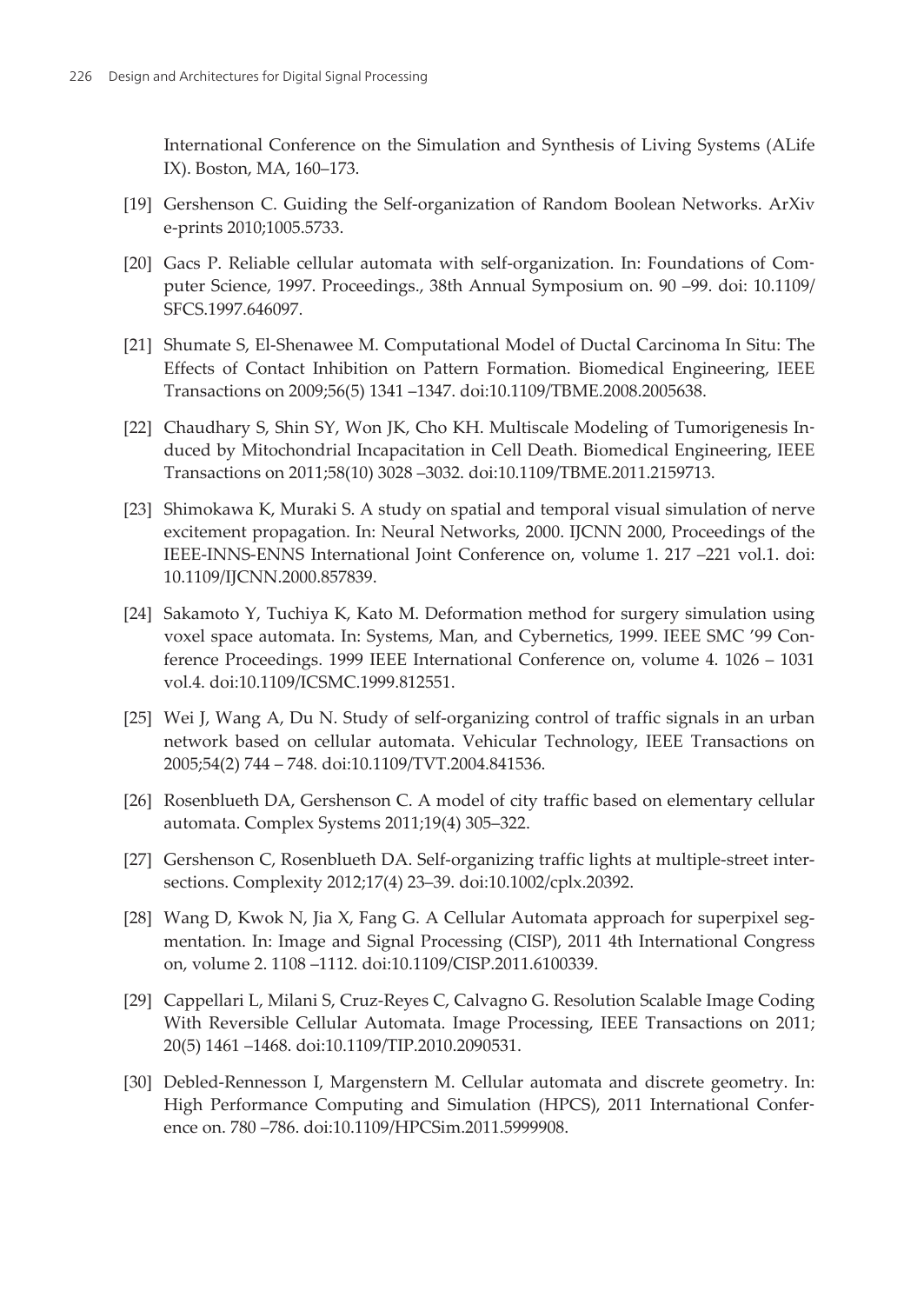- <span id="page-16-0"></span>[31] OrHai M, Teuscher C. Spatial Sorting Algorithms for Parallel Computing in Networks. In: Self-Adaptive and Self-Organizing Systems Workshops (SASOW), 2011 Fifth IEEE Conference on. 73 –78. doi:10.1109/SASOW.2011.10.
- [32] Maignan L, Gruau F. Convex Hulls on Cellular Spaces: Spatial Computing on Cellular Automata. In: Self-Adaptive and Self-Organizing Systems Workshops (SASOW), 2011 Fifth IEEE Conference on. 67 –72. doi:10.1109/SASOW.2011.14.
- [33] Chua L, Yang L. Cellular neural networks: theory. Circuits and Systems, IEEE Transactions on 1988;35(10) 1257 –1272. doi:10.1109/31.7600.
- [34] Chua L, Yang L. Cellular neural networks: applications. Circuits and Systems, IEEE Transactions on 1988;35(10) 1273 –1290. doi:10.1109/31.7601.
- [35] Yang L, Chua L, Krieg K. VLSI implementation of cellular neural networks. In: Circuits and Systems, 1990., IEEE International Symposium on. 2425 –2427 vol.3. doi: 10.1109/ISCAS.1990.112500.
- [36] Ruckert U. ULSI architectures for artificial neural networks. Micro, IEEE 2002;22(3) 10 –19. doi:10.1109/MM.2002.1013300.
- [37] Porrmann M, Witkowski U, Ruckert U. A massively parallel architecture for self- organizing feature maps. Neural Networks, IEEE Transactions on 2003;14(5) 1110 – 1121. doi:10.1109/TNN.2003.816368.
- [38] Hopfield JJ. Neural networks and physical systems with emergent collective computational abilities. Proceedings of the National Academy of Sciences 1982;79(8) 2554– 2558.
- [39] Aleksander I. Self-adaptive universal logic circuits. Electronics Letters 1966;2(8) 321 322. doi:10.1049/el:19660270.
- [40] Shoa A, Shirani S. Run-Time Reconfigurable Systems for Digital Signal Processing Applications: A Survey. The Journal of VLSI Signal Processing 2005;39 213–235. 10.1007/s11265-005-4841-x.
- [41] Hartenstein R. A decade of reconfigurable computing: a visionary retrospective. In: Design, Automation and Test in Europe, 2001. Conference and Exhibition 2001. Proceedings. 642 –649. doi:10.1109/DATE.2001.915091.
- [42] Lee G, Lee S, Choi K. Automatic mapping of application to coarse-grained re- configurable architecture based on high-level synthesis techniques. In: SoC De- sign Con‐ ference, 2008. ISOCC '08. International, volume 01. I–395 –I–398. doi: 10.1109/ SOCDC.2008.4815655.
- [43] He C, Papakonstantinou A, Chen D. A novel SoC architecture on FPGA for ultra fast face detection. In: Computer Design, 2009. ICCD 2009. IEEE International Conference on. 412 –418. doi:10.1109/ICCD.2009.5413122.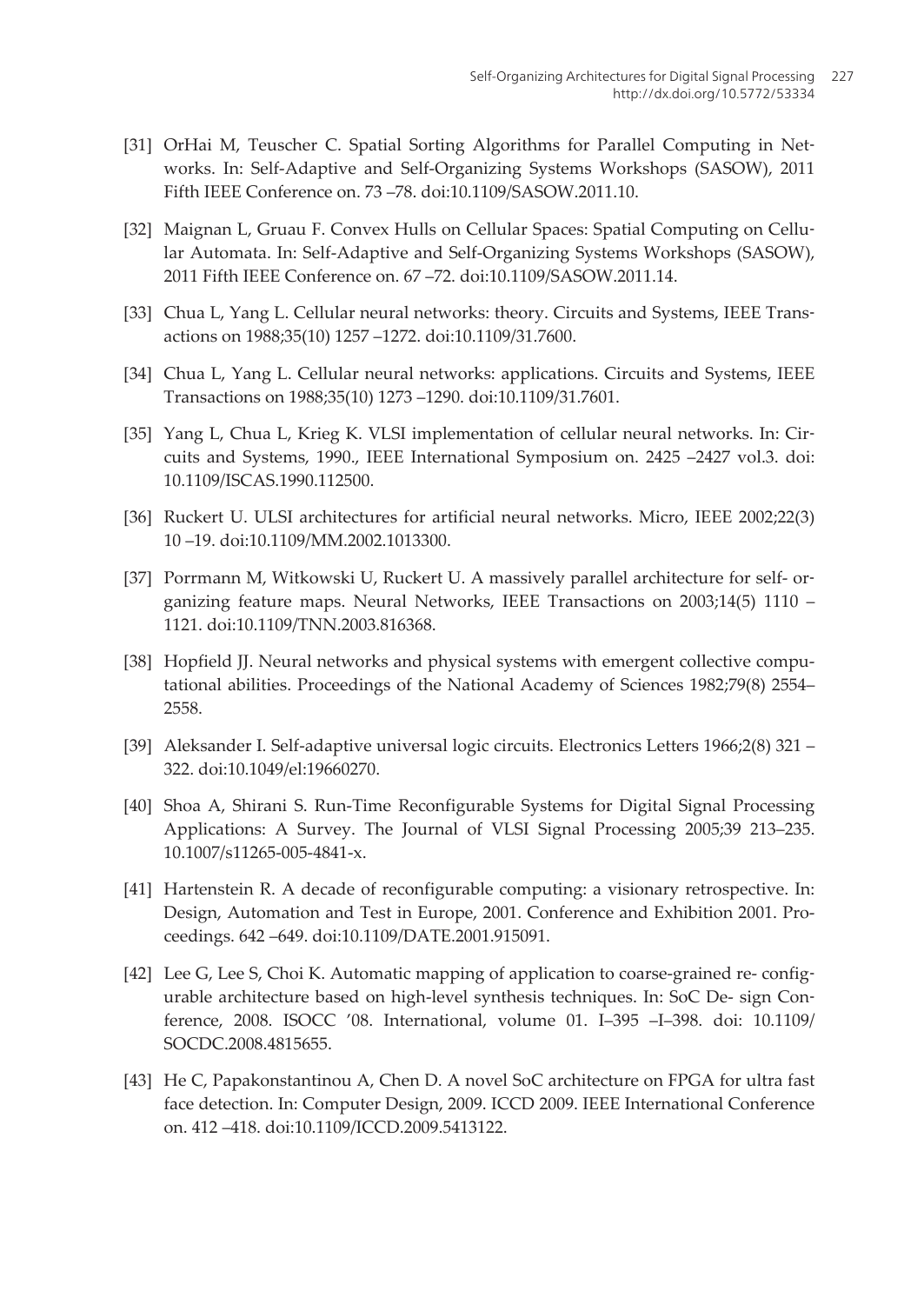- <span id="page-17-0"></span>[44] Badawi M, Hemani A. A coarse-grained reconfigurable protocol processor. In: System on Chip (SoC), 2011 International Symposium on. 102 –107. doi:10.1109/ISSOC. 2011. 6089688.
- [45] Jain V, Bhanja S, Chapman G, Doddannagari L. A highly reconfigurable computing array: DSP plane of a 3D heterogeneous SoC. In: SOC Conference, 2005. Proceedings. IEEE International. 243 – 246. doi:10.1109/SOCC.2005.1554503.
- [46] Hendry D, Duncan A, Lightowler N. IP core implementation of a self-organizing neural network. Neural Networks, IEEE Transactions on 2003;14(5) 1085 – 1096. doi: 10.1109/TNN.2003.816353.
- [47] Starzyk J, Zhu Z, Liu TH. Self-organizing learning array. Neural Networks, IEEE Transactions on 2005;16(2) 355 –363. doi:10.1109/TNN.2004.842362.
- [48] Zhang W, Jha NK, Shang L. A hybrid nano/CMOS dynamically reconfigurable sys‐ tem–Part I: Architecture. J. Emerg. Technol. Comput. Syst. 2009;5(4) 16:1–16:30. doi: 10.1145/1629091.1629092.
- [49] Lin TJ, Zhang W, Jha NK. SRAM-Based NATURE: A Dynamically Reconfigurable FPGA Based on 10T Low-Power SRAMs. Very Large Scale Integration (VLSI) Systems, IEEE Transactions on 2011;PP(99) 1 –5. doi:10.1109/TVLSI.2011.2169996.
- [50] Yao X, Higuchi T. Promises and challenges of evolvable hardware. Systems, Man, and Cybernetics, Part C: Applications and Reviews, IEEE Transactions on 1999;29(1) 87 –97. doi:10.1109/5326.740672.
- [51] Forbes N. Evolution on a chip: evolvable hardware aims to optimize circuit design. Computing in Science Engineering 2001;3(3) 6 –10. doi:10.1109/5992.919259.
- [52] Glette K, Torresen J, Yasunaga M, Yamaguchi Y. On-Chip Evolution Using a Soft Processor Core Applied to Image Recognition. In: Adaptive Hardware and Systems, 2006. AHS 2006. First NASA/ESA Conference on. 373 –380. doi:10.1109/AHS.2006.55.
- [53] Glette K, Torresen J, Hovin M. Intermediate Level FPGA Reconfiguration for an Online EHW Pattern Recognition System. In: Adaptive Hardware and Systems, 2009. AHS 2009. NASA/ESA Conference on. 19 –26. doi:10.1109/AHS.2009.46.
- [54] Stoica A, Zebulum R, Keymeulen D, Tawel R, Daud T, Thakoor A. Reconfigurable VLSI architectures for evolvable hardware: from experimental field programmable transistor arrays to evolution-oriented chips. Very Large Scale Integration (VLSI) Systems, IEEE Transactions on 2001;9(1) 227 –232. doi:10.1109/92.920839.
- [55] Wang Y, Shi Y. The application of quantum-inspired evolutionary algorithm in analog evolvable hardware. In: Environmental Science and Information Application Technology (ESIAT), 2010 International Conference on, volume 2. 330 –334. doi: 10.1109/ESIAT.2010.5567359.